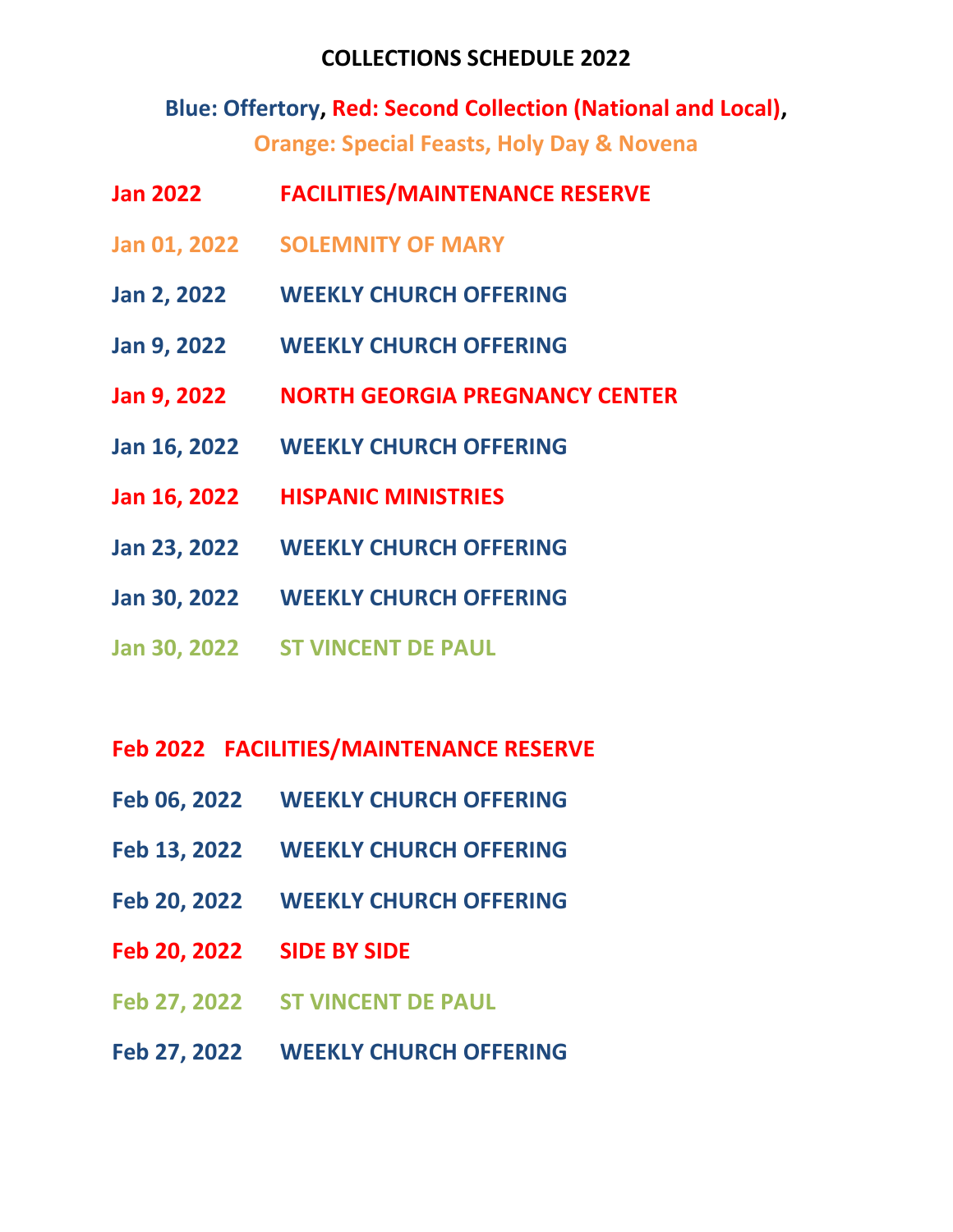# **Mar 02, 2022 ASH WEDNESDAY**

- **Mar 2022 FACILITIES/MAINTENANCE RESERVE**
- **Mar 06, 2022 WEEKLY CHURCH OFFERING**
- **Mar 13, 2022 WEEKLY CHURCH OFFERING**
- **Mar 13, 2022 BLACK AND INDIAN MISSIONS**
- **Mar 20, 2022 WEEKLY CHURCH OFFERING**
- **Mar 20, 2022 CATHOLIC RELIEF SERVICES**
- **Mar 27, 2022 ST VINCENT DE PAUL**
- **Mar 27, 2022 HOLY LAND**
- **Mar 27, 2022 WEEKLY CHURCH OFFERING**
- **Mar 27, 2022 ANNUNCIATION**

### **Apr 2022 FACILITIES/MAINTENANCE RESERVE**

- **Apr 03, 2022 WEEKLY CHURCH OFFERING**
- **Apr 10, 2022 WEEKLY CHURCH OFFERING**
- **Apr 14, 2022 HOLY THURSDAY**
- **Apr 15, 2022 GOOD FRIDAY**
- **Apr 17, 2022 EASTER**
- **Apr 17, 2022 WEEKLY CHURCH OFFERING**
- **Apr 17, 2022 ARCHDIOCESAN SEMINARIANS**
- **Apr 24, 2022 ST VINCENT DE PAUL**
- **Apr 24, 2022 WEEKLY CHURCH OFFERING**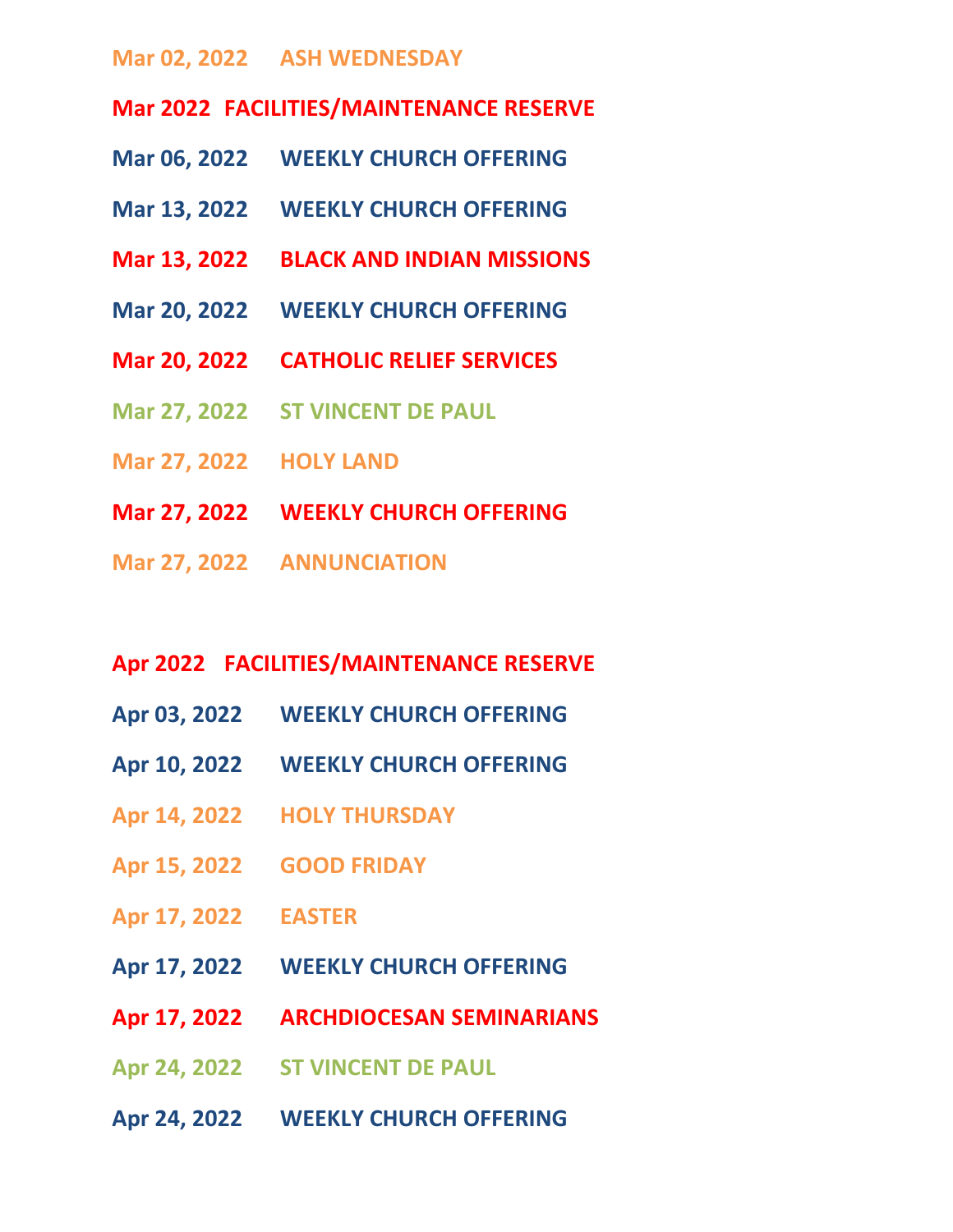## **Apr 24, 2022 CATHOLIC HOME MISSIONS**

**May 2022 FACILITIES/MAINTENANCE RESERVE**

- **May 01, 2022 WEEKLY CHURCH OFFERING**
- **May 08, 2022 WEEKLY CHURCH OFFERING**
- **May 15, 2022 WEEKLY CHURCH OFFERING**
- **May 15, 2022 ARCH ATL EUCHARISTIC CONGRESS**
- **May 22, 2022 WEEKLY CHURCH OFFERING**
- **May 29, 2022 ST VINCENT DE PAUL**
- **May 29, 2022 WEEKLY CHURCH OFFERING**
- **Jun 05, 2022 CATHOLIC COMMUNICATIONS CAMP**
- **Jun 2022 FACILITIES/MAINTENANCE RESERVE**
- **Jun 05, 2022 WEEKLY CHURCH OFFERING**
- **Jun 12, 2022 WEEKLY CHURCH OFFERING**
- **Jun 19, 2022 CHP FREE CLINIC**
- **Jun 19, 2022 WEEKLY CHURCH OFFERING**
- **Jun 26, 2022 ST VINCENT DE PAUL**
- **Jun 26, 2022 WEEKLY CHURCH OFFERING**
- **Jun 26, 2022 PETER'S PENCE**

**Jul 2022 FACILITIES/MAINTENANCE RESERVE**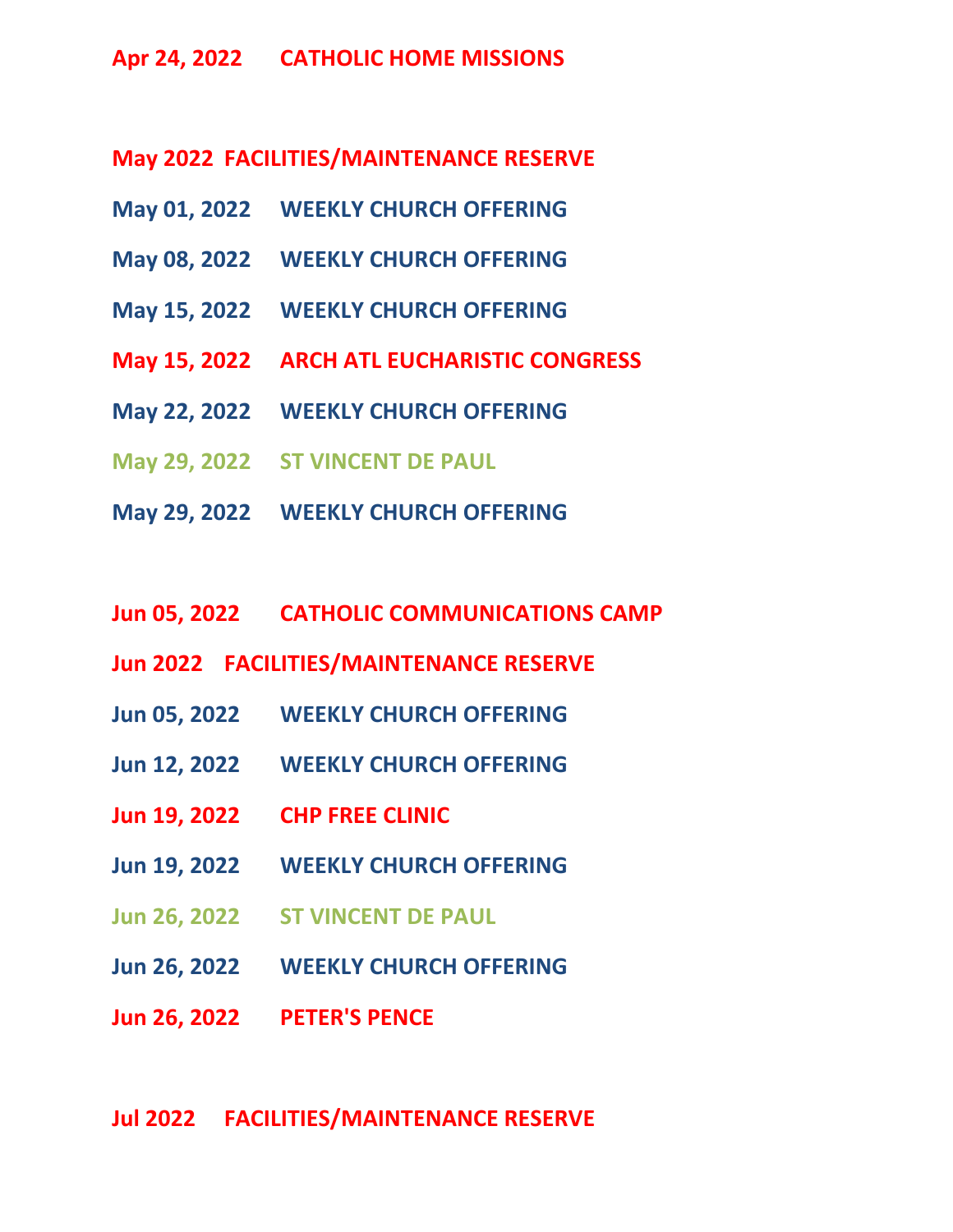- **Jul 03, 2022 WEEKLY CHURCH OFFERING**
- **Jul 10, 2022 WEEKLY CHURCH OFFERING**
- **Jul 10, 2022 MISSION CO-OP**
- **Jul 17, 2022 WEEKLY CHURCH OFFERING**
- **Jul 17, 2022 GEORGIA BULLETIN**
- **Jul 24, 2022 WEEKLY CHURCH OFFERING**
- **Jul 31, 2022 ST VINCENT DE PAUL**
- **Jul 31, 2022 WEEKLY CHURCH OFFERING**

**Aug 2022 FACILITIES/MAINTENANCE RESERVE**

- **Aug 07, 2022 WEEKLY CHURCH OFFERING**
- **Aug 14, 2022 LITERACY COALITION**
- **Aug 14, 2022 WEEKLY CHURCH OFFERING**
- **Aug 15, 2022 ASSUMPTION**
- **Aug 21, 2022 ARCHDIOCESE OF ATLANTA SVDP**
- **Aug 21, 2022 WEEKLY CHURCH OFFERING**
- **Aug 28, 2022 ST VINCENT DE PAUL**
- **Aug 28, 2022 WEEKLY CHURCH OFFERING**
- **Aug 28, 2022 NOA - NO ONE ALONE**

#### **Sep 2022 FACILITIES/MAINTENANCE RESERVE**

**Sep 04, 2022 WEEKLY CHURCH OFFERING**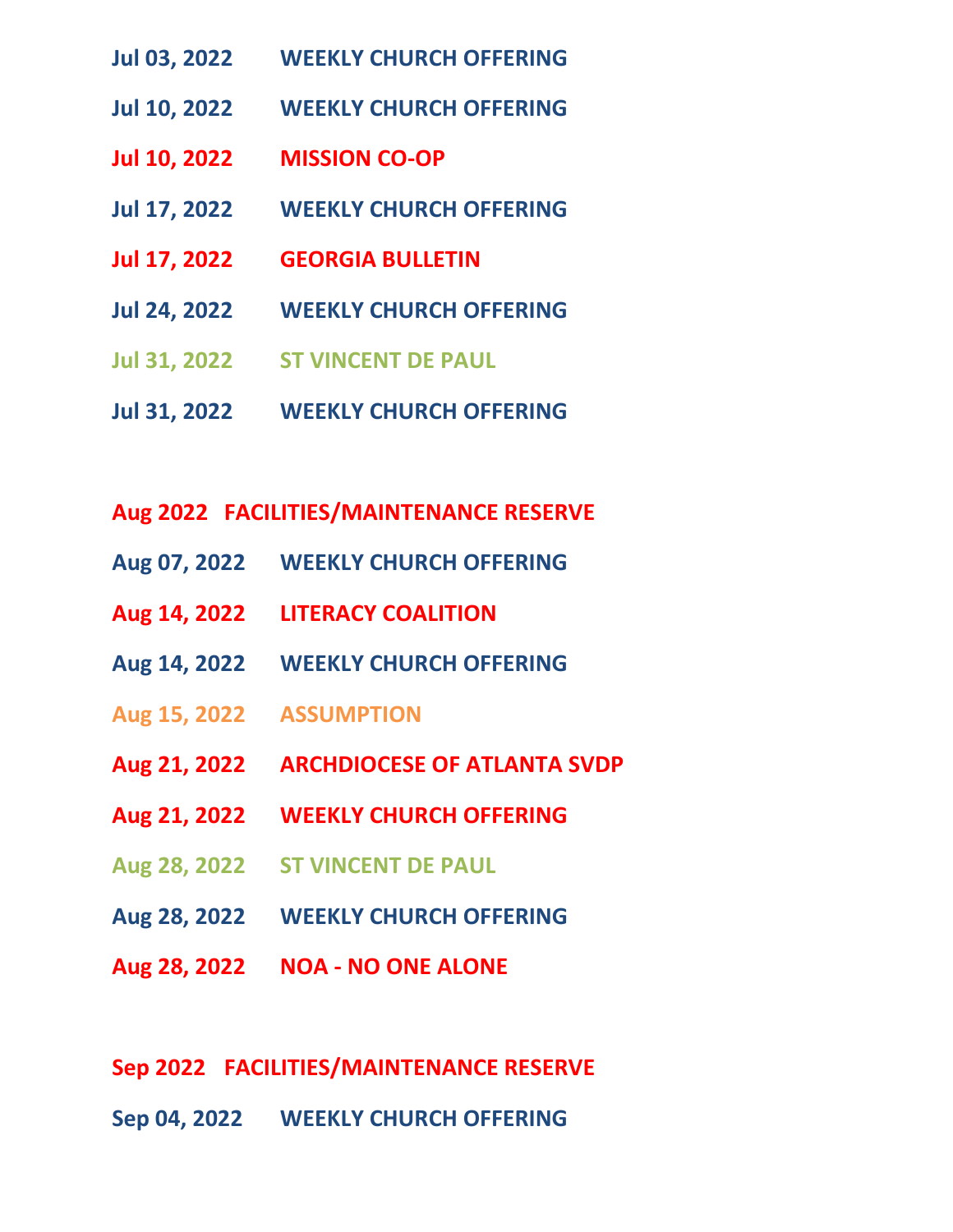- **Sep 11, 2022 WEEKLY CHURCH OFFERING**
- **Sep 11, 2022 CATHOLIC UNIVERSITY**
- **Sep 18, 2022 WEEKLY CHURCH OFFERING**
- **Sep 25, 2022 ST VINCENT DE PAUL**
- **Sep 25, 2022 ST LUKE NOVENA**
- **Sep 25, 2022 WEEKLY CHURCH OFFERING**
- **Oct 2022 FACILITIES/MAINTENANCE RESERVE**
- **Oct 02, 2022 WEEKLY CHURCH OFFERING**
- **Oct 09, 2022 CHP**
- **Oct 09, 2022 WEEKLY CHURCH OFFERING**
- **Oct 16, 2022 LATIN AMERICA/EAST EUR/MISSION**
- **Oct 16, 2022 WEEKLY CHURCH OFFERING**
- **Oct 23, 2022 WEEKLY CHURCH OFFERING**
- **Oct 30, 2022 ST VINCENT DE PAUL**
- **Oct 30, 2022 WEEKLY CHURCH OFFERING**

### **Nov 2022 FACILITIES/MAINTENANCE RESERVE**

- **Nov 06, 2022 WEEKLY CHURCH OFFERING**
- **Nov 13, 2022 WEEKLY CHURCH OFFERING**
- **Nov 13, 2022 ARCHDIOCESAN SEMINARIANS**
- **Nov 20, 2022 JERIMIAH'S PLACE**